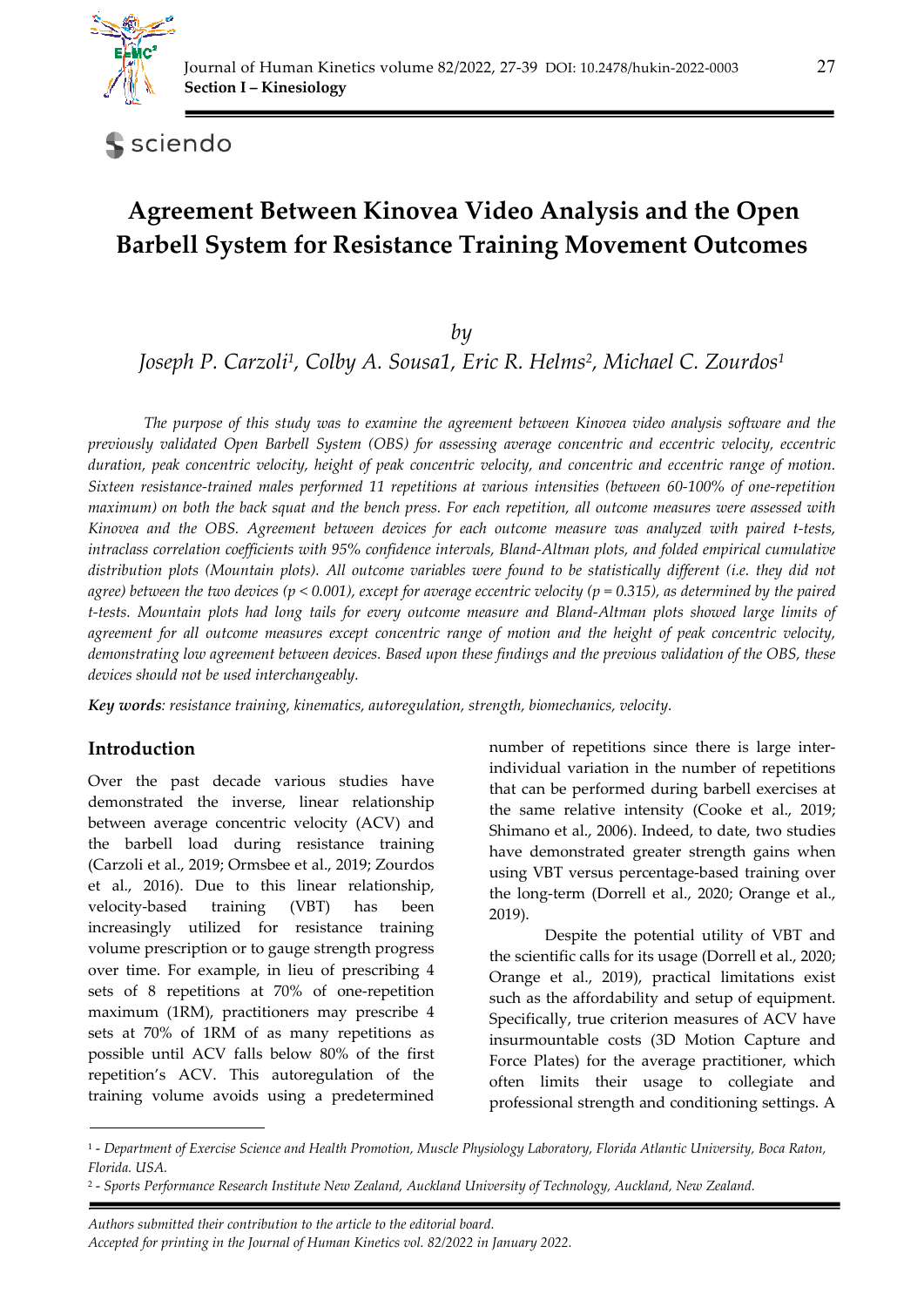plethora of research has utilized linear position transducers in laboratory settings (LPTs) (Banyard et al., 2017; Dorrell et al., 2019; Ormsbee et al., 2019; Wilk et al., 2019); however, some of the most common LPTs, the Tendo Weightlifting Analyzer and GymAware Power Tool, still have exorbitant costs for the average user. The Open Barbell System (OBS) is sold at a much lower cost than the aforementioned LPTs and is an open source system; thus, it can be constructed by the consumer for an even lower cost. Although various studies have attempted to validate these LPTs, a true validation study should compare the LPT to a criterion device and use two different graphical representations of agreement (Scott et al., 2003). To our knowledge, only Goldsmith et al. (2019) have met these validation criteria (Goldsmith et al., 2019). Indeed, Goldsmith and colleagues determined validity of the OBS compared to a 3D motion capture system for both ACV and peak concentric velocity (PCV) with Bland-Altman plots showing limits of agreement of -0.03-0.04 m. s-1 for ACV. Furthermore, the OBS had better agreement with the 3D motion capture than the Tendo Weightlifting Analyzer for both ACV and PCV (Goldsmith et al., 2019).

Despite the accuracy of the OBS and its lower cost, the price still may be unaffordable for many practitioners. Low-cost options, such as the Iron Path Phone Application (IP app), PowerLift app, Beast Wearable Device, PUSH, and the free Kinovea video analysis software do exist for assessing velocity. One advantage of the Kinovea software and IP app compared to the other devices is that they can assess ROM in addition to ACV and PCV. One study established validity of Kinovea for measuring bench press velocity (Sañudo et al., 2016); however, Kinovea was only compared to the T-Force LPT, which has not yet been validated with two graphical methods of agreement similar to the OBS (Goldsmith et al., 2019; Sañudo et al., 2016). Furthermore, this study utilized a Smith machine (Sañudo et al., 2016), which has a fixed track for movement, making the translation of its findings to free-weight exercises speculative. To date, no study has compared Kinovea's velocity or ROM measurements for barbell exercises to a validated device. Additionally, the validated OBS firmware can measure average eccentric velocity (AEV) using an "invert" function with the same approach the

device uses for ACV. Carzoli et al. (2019) recently used the OBS to assess eccentric duration and demonstrated that optimizing eccentric duration is important to maximize concentric velocity. Thus, examining if free software such as Kinovea can provide interchangeable AEV measurements with a validated LPT such as the OBS would provide further utility for VBT at reduced cost to practitioners.

Therefore, the purpose of this study was to examine the agreement between the OBS and Kinovea video analysis software for ACV, PCV, concentric ROM (CROM), eccentric ROM (EROM), eccentric duration (time), and the height of PCV (PKH%) during the squat and bench press exercises. We hypothesized that there would be agreement in all outcome measures between the two devices.

# **Methods**

## *Experimental Design*

Participants reported to the laboratory for a total of four sessions over eight days. For the first visit, participants completed an informed consent form, a health history questionnaire, and a training history questionnaire followed by anthropometric measurements (height, body mass, and body fat percentage). After the initial measurements on visit one, participants performed a standardized dynamic warm-up composed of body-weight exercises. Then, participants completed a squat-specific warm-up (20% projected 1RM  $\times$  5 repetitions, 50%  $\times$  3, 60% x 1, 70% x 1, 80% x 1, 90% x 1) and 1RM testing for the squat in accordance with procedures from Zourdos et al. (2016). The lift-specific warm-up and 1RM testing were then repeated for the bench press. The remaining three visits, performed 48-72 hours apart, consisted of the dynamic warm-up followed by lift-specific warm-ups (20% of 1RM x 5 repetitions,  $40\% \times 3$  repetitions, and  $50\% \times 2$ repetitions) and single repetition sets at 60% and 80% of 1RM for both the squat and bench press exercises, in that order.

During 1RM attempts and single repetition sets, the OBS recorded ACV, AEV, PCV, CROM, EROM, and eccentric duration in real time, and all sets were video recorded for later analysis with Kinovea software. During visit one, the outcome measures used for analysis were all collected on the participants' final successful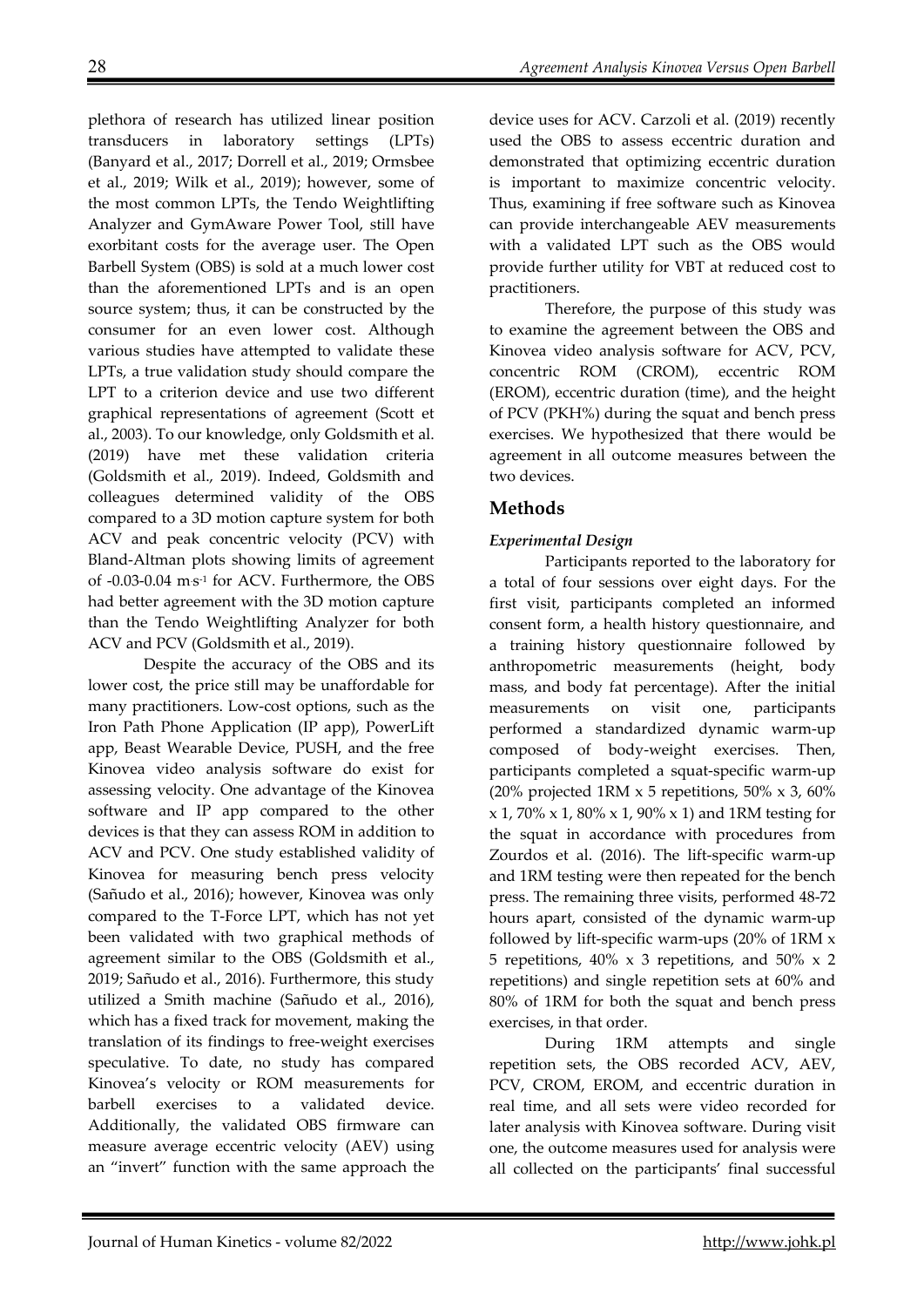1RM attempt (i.e. their actual 1RM lift). During visit two, 3 sets of one repetition at both 60 and 80% of 1RM were performed for both the squat and bench press for a total of 12 repetitions recorded (6 repetitions for the squat and 6 for the bench press). For visits three and four, one repetition at 60 and 80% of 1RM was performed for both exercises during both visits resulting in 8 repetitions between the two days (4 repetitions for the squat and 4 for the bench press). In total, 22 repetitions (11 squats, 11 bench presses) per participant were recorded for comparison between OBS and Kinovea measurements. This structure was used as this study was part of a larger project (Carzoli et al., 2019).

## *Participants*

 Sixteen resistance trained, college-aged males participated in this study. The volunteers' descriptive statistics can be seen elsewhere (Carzoli et al., 2019). All participants must have been performing the squat and bench press exercises ≥1 time per week for at least two years to ensure familiarity and safety with the exercises. Participants were free of any recent injuries, skeletal muscle disorders, and had no contraindications to exercise. Additionally, participants refrained from exercise 48 hours prior to the first visit and for the duration of the study. The University's Institutional Review Board approved this investigation prior to data collection and all participants provided written consent prior to participation.

## *Procedures*

*Squat and Bench Press Execution.* For the squat, participants stood straight with their hips and knees extended and the barbell placed across their upper back/shoulders. After receiving an audible "squat" command from an investigator or being prompted by a metronome as part of a larger study (Carzoli et al., 2019), participants descended by bending their knees until the top of their leg at the hip joint was below the top of their knee. They returned to the starting position on their own volition and upon receiving an audible "rack" command returned the weight to the rack. For the bench press, participants laid chest up on a flat bench with a barbell in their closed hands and elbows extended. After receiving an audible "start" command for 1RM testing or prompting by a metronome during all other testing, they descended by bending their elbows until the bar touched their chest in a controlled manner. They returned to the starting position upon their own volition and re-racked the weight after receiving an audible "rack" command. The audible commands given by investigators ensured participants did not move before they were supposed to, which allowed for accurate OBS recordings and consistent video analysis.

*Open Barbell System (OBS) Setup and Recordings.* Two OBS devices (Version 3.0, Squats and Science, Brooklyn, NY) were magnetically anchored to the same weight plate on the floor directly underneath where the participant would naturally un-rack the barbell. Their retractable cords were attached via Velcro to the same sleeve of the barbell and the devices were separately Bluetooth-connected to two smartphones to display measurements. One OBS recorded concentric measurements. The second one was used to obtain eccentric measurements, which could be toggled by holding down the buttons on the OBS display unit for 5 s to convert the device to the "invert" mode.

*Smartphone Camera Setup.* The video recordings of each participant's repetitions were assessed upon completion of all testing. For every repetition, both OBS devices were set up on the opposite side of the camera so that they did not affect Kinovea video editing. An iPhone 5c (Apple Inc., Cupertino, CA) camera (33 frames per s) was placed on top of a 1.25 m high tripod to the side of the weight rack. The camera was aligned approximately 2.36 m away for the squat and 2.18 m away for the bench press via floor markings for consistent setup. This allowed for video recordings from the lateral perspective of all lifts and the exact placement of the camera was moved laterally to ensure proper alignment with the barbell before the lifts began.

*Kinovea Analysis Process.* First, on the Kinovea (*Kinovea; Version 0.8.15;* Kinovea open source project, www.kinovea.org) software screen, an investigator manually recorded a calibrating measurement taken as the diameter of the largest weight plate used in each video. This provided necessary information for Kinovea to produce distance and velocity measurements. Second, a digital tracker was placed on the weight plate and displayed the barbell movement path throughout the repetition. Setting this tracker to display distance measurements provided range of motion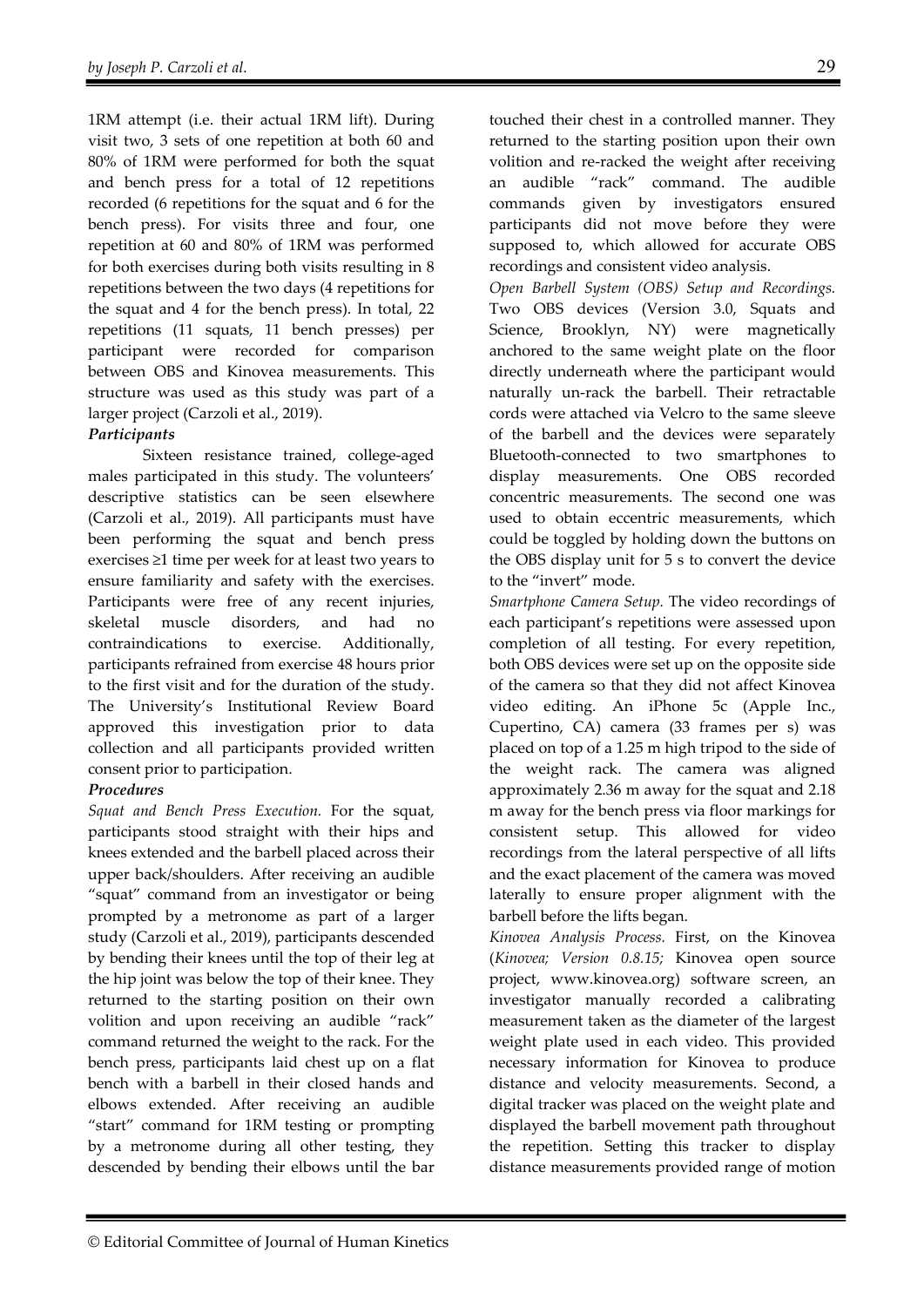for both the eccentric (downward) and concentric (upward) phases of each repetition. Time points on the video were noted at the beginning of the lift (initiation of descent), middle of the lift (the bottom of a repetition where the transition between eccentric and concentric phases occurred), and the end of the lift (the point at which the barbell stopped ascending and came to a rest). These provided duration for each phase of a lift in seconds. The displayed distance measurements provided ranges of motion in meters. The distance measurement shown at the very bottom of the lift was the eccentric phase range of motion while the total distance displayed at the end of the lift minus the eccentric phase range of motion provided the concentric phase range of motion. The distance (m) was divided by the duration (s) to provide average velocity  $(m \, s^{-1})$ . For example, if the CROM produced by a participant was 0.95 m and he completed this portion of the lift in 1.5 s, then the ACV was (0.95  $m/1.5$  s) =  $0.633$  m·s<sup>-1</sup>. Switching the digital tracker to display velocity in each frame allowed for determination of PCV as the fastest velocity listed among all frames of a given CROM. Once PCV was found in a specific frame, the tracker was then switched to display total distance and this value could be used to calculate PKH%. For example, if the fastest velocity among all CROM frames of a lift was  $0.82 \text{ m} \cdot \text{s}$ <sup>1</sup> (PCV) and this frame was then switched to display total distance traveled by the barbell as 1.85 m with 1.00 m of that being the EROM and the CROM already known to be 0.95 m, the PKH% was (1.85 m - 1.00 m $(0.95 \text{ m} = 89.5\%$ .

## *Statistical Analyses*

Agreement between Kinovea and the OBS for all outcomes was evaluated with Bland-Altman plots (Bland and Altman, 1986) and folded empirical cumulative distribution plots (mountain plots) as graphical representations. Further agreement was assessed using paired ttests or Wilcoxon signed-rank paired samples ttests (based on outcomes of the Shapiro-Wilk test for normality) and intraclass correlation coefficients (ICC: based on a single-rater, absolute agreement, two-way mixed-effects model) (Koo and Li, 2016; Weir, 2005). The same ICC procedures were used in previous studies (Goldsmith et al., 2019; Kasovic et al., 2021) examining agreement between velocity calculating devices. The standard error of the measurement (SEM) was calculated as: SEM =  $SDx \sqrt{1 - ICC}$ ). RStudio (version 1.1.456, Boston MA) was used for all statistical analyses and creation of plots. The level of significance was set at *p* ≤ 0.05.

# **Results**

 Though all 16 participants performed 11 repetitions for each lift, recording errors resulted in 172 squat and 174 bench press repetitions accepted for analysis. Descriptive data for all dependent variables as well as ICCs and SEMs are displayed in Table 1. Paired t-tests revealed that squat AEV was the only measurement and lift comparison between OBS and Kinovea recordings that was not significantly different  $(p = 0.315)$ . Kinovea produced significantly greater squat EROM, eccentric duration, PCV, and CROM, as well as greater bench press AEV, EROM, eccentric duration, ACV, PCV, and CROM. Furthermore, Kinovea produced significantly smaller values than the OBS only for squat ACV and for both squat and bench press PKH%.

Bland-Altman plots display the mean bias (middle dashed line) and limits of agreement (upper and lower dashed lines) around a true zero line (solid black) for all squat (Figure 1) and bench press (Figure 2) dependent variables. The mean bias and limits of agreement are displayed on each subfigure. All data points are within the limits of agreement for only squat PKH% and CROM. Mountain plots for the squat (Figure 3) and the bench press (Figure 4) show that only PKH% for each lift appears tightly conformed to the zero-difference line; however, the long tails suggest lower agreement between OBS and Kinovea measurements.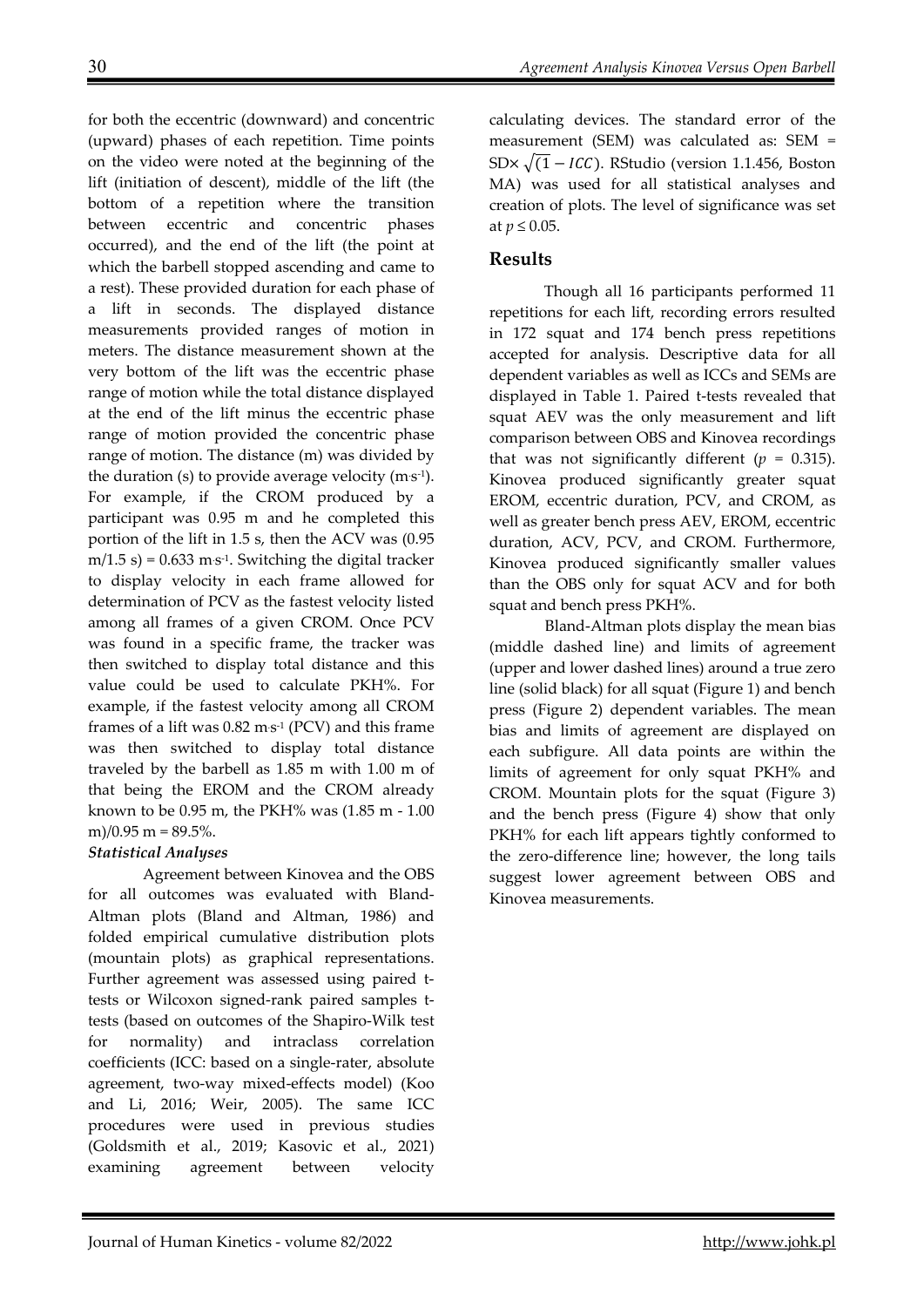#### **Table 1**

*Descriptive statistics. Data are mean*  $\pm$  *standard deviation; squat n=172, bench press n=174; \*Significant difference between the OBS and Kinovea; AEV, average eccentric velocity; EROM, eccentric range of motion; Ecc Dur, eccentric duration; ACV, average concentric velocity; PCV, peak concentric velocity; PKH%, height at which PCV occurred; CROM, concentric range of motion; OBS, Open Barbell System; Kinovea, Kinovea video analysis; ICC, intraclass correlation coefficient; ICC 95% CI, intraclass correlation coefficient 95% confidence interval; SEM, standard error of the measurement.* 

| Measurement                      | Lift                 | <b>OBS</b>              | Kinovea                   | <b>ICC</b> | <b>ICC 95% CI</b> | Paired t-<br>test | <b>SEM</b> |
|----------------------------------|----------------------|-------------------------|---------------------------|------------|-------------------|-------------------|------------|
| <b>AEV</b><br>$(m \cdot s^{-1})$ | Squa<br>t            | $0.494 \pm 0.177$       | $0.490 \pm 0.167$         | 0.916      | $0.877 - 0.954$   | $p=0.315$         | 0.050      |
|                                  | Benc<br>h<br>Press   | $0.326 \pm 0.150$       | $0.336 \pm 0.143$         | 0.929      | $0.892 - 0.965$   | $p=0.001*$        | 0.039      |
| <b>EROM</b><br>(mm)              | Squa<br>t            | 622.849 $\pm$<br>52.827 | $635.240 \pm$<br>55.204   | 0.743      | $0.640 - 0.846$   | $p<0.001*$        | 27.389     |
|                                  | Benc<br>h<br>Press   | 337.644 ±<br>51.568     | $360.005$ $\pm$<br>50.340 | 0.716      | $0.605 - 0.827$   | $p<0.001*$        | 27.154     |
| Ecc Dur<br>(s)                   | Squa<br>$\mathbf{t}$ | $1.468 \pm 0.670$       | $1.493 \pm 0.676$         | 0.965      | $0.949 - 0.981$   | $p<0.001*$        | 0.125      |
|                                  | Benc<br>h<br>Press   | $1.244 \pm 0.579$       | $1.272 \pm 0.589$         | 0.976      | $0.965 - 0.987$   | $p<0.001*$        | 0.090      |
| <b>ACV</b><br>$(m·s-1)$          | Squa<br>$\mathbf t$  | $0.595 \pm 0.170$       | $0.580 \pm 0.160$         | 0.929      | $0.895 - 0.962$   | $p<0.001*$        | 0.044      |
|                                  | Benc<br>h<br>Press   | $0.444 \pm 0.161$       | $0.463 \pm 0.157$         | 0.940      | $0.910 - 0.970$   | $p<0.001*$        | 0.039      |
| PCV<br>$(m·s-1)$                 | Squa<br>$\mathbf t$  | $1.048 \pm 0.225$       | $1.090 \pm 0.230$         | 0.913      | $0.873 - 0.953$   | $p<0.001*$        | 0.067      |
|                                  | Benc<br>h<br>Press   | $0.611 \pm 0.207$       | $0.666 \pm 0.213$         | 0.929      | $0.897 - 0.961$   | $p<0.001*$        | 0.056      |
| PKH%<br>(%)                      | Squa<br>t            | $82.198 \pm 7.378$      | $81.076 \pm 9.436$        | 0.271      | $0.078 - 0.465$   | $p=0.014*$        | 7.176      |
|                                  | Benc<br>h<br>Press   | $70.172 \pm$<br>22.930  | $66.579 \pm 22.839$       | 0.493      | $0.327 - 0.659$   | $p<0.001*$        | 16.303     |
| <b>CROM</b><br>(mm)              | Squa<br>t            | 642.622 $\pm$<br>52.911 | 657.020 $\pm$<br>53.437   | 0.188      | $0.007 - 0.369$   | $p<0.001*$        | 47.922     |
|                                  | Benc<br>h<br>Press   | 355.638 $\pm$<br>50.318 | 388.851 $\pm$<br>51.975   | 0.683      | $0.563 - 0.803$   | $p<0.001*$        | 28.788     |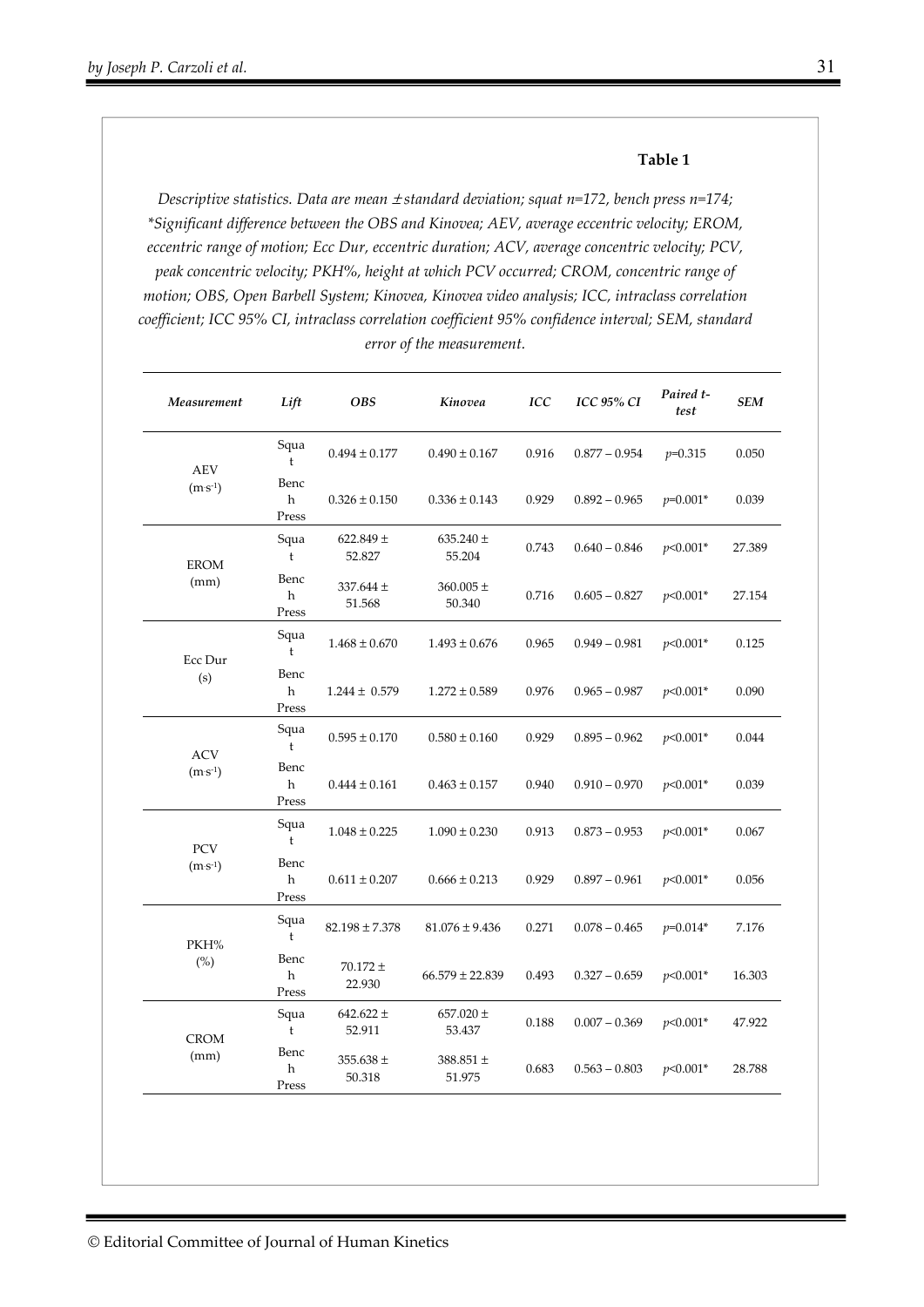

## **Figure 1**

*Bland-Altman plots showing agreement between the Open Barbell System and Kinovea video analysis in the squat. Middle dashed line indicates mean bias and outer dashed lines represent limits of agreement. AEV = average eccentric velocity; ROM = range of motion; ACV = average concentric velocity; PCV = peak concentric velocity; PKH% = height at which PCV occurred.*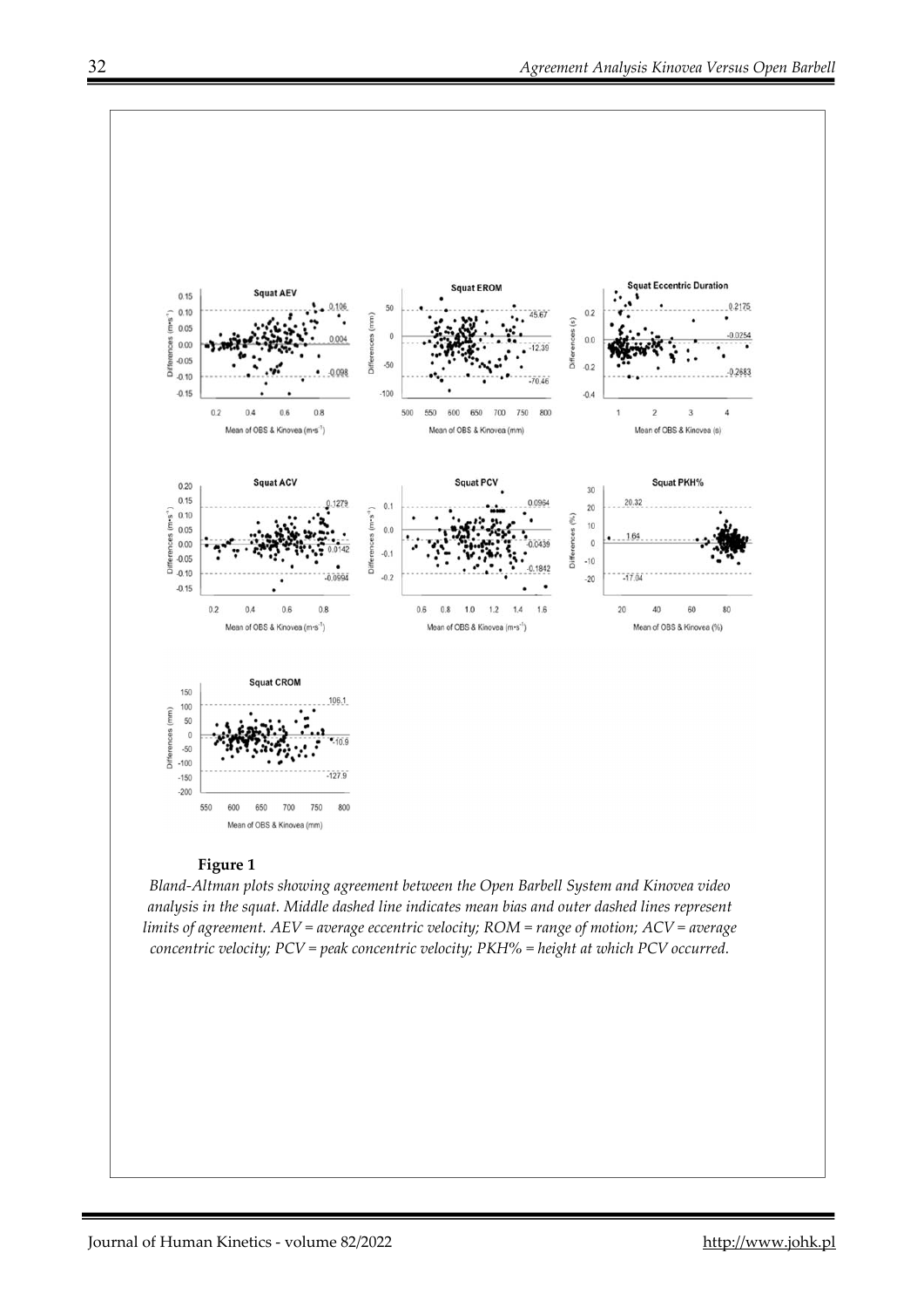

*Bland-Altman plots showing agreement between the Open Barbell System and Kinovea video analysis in the bench press. Middle dashed line indicates mean bias and outer dashed lines represent limits of agreement. AEV = average eccentric velocity; ROM = range of motion; ACV= average concentric velocity; PCV = peak concentric velocity; PKH% = height at which PCV occurred.*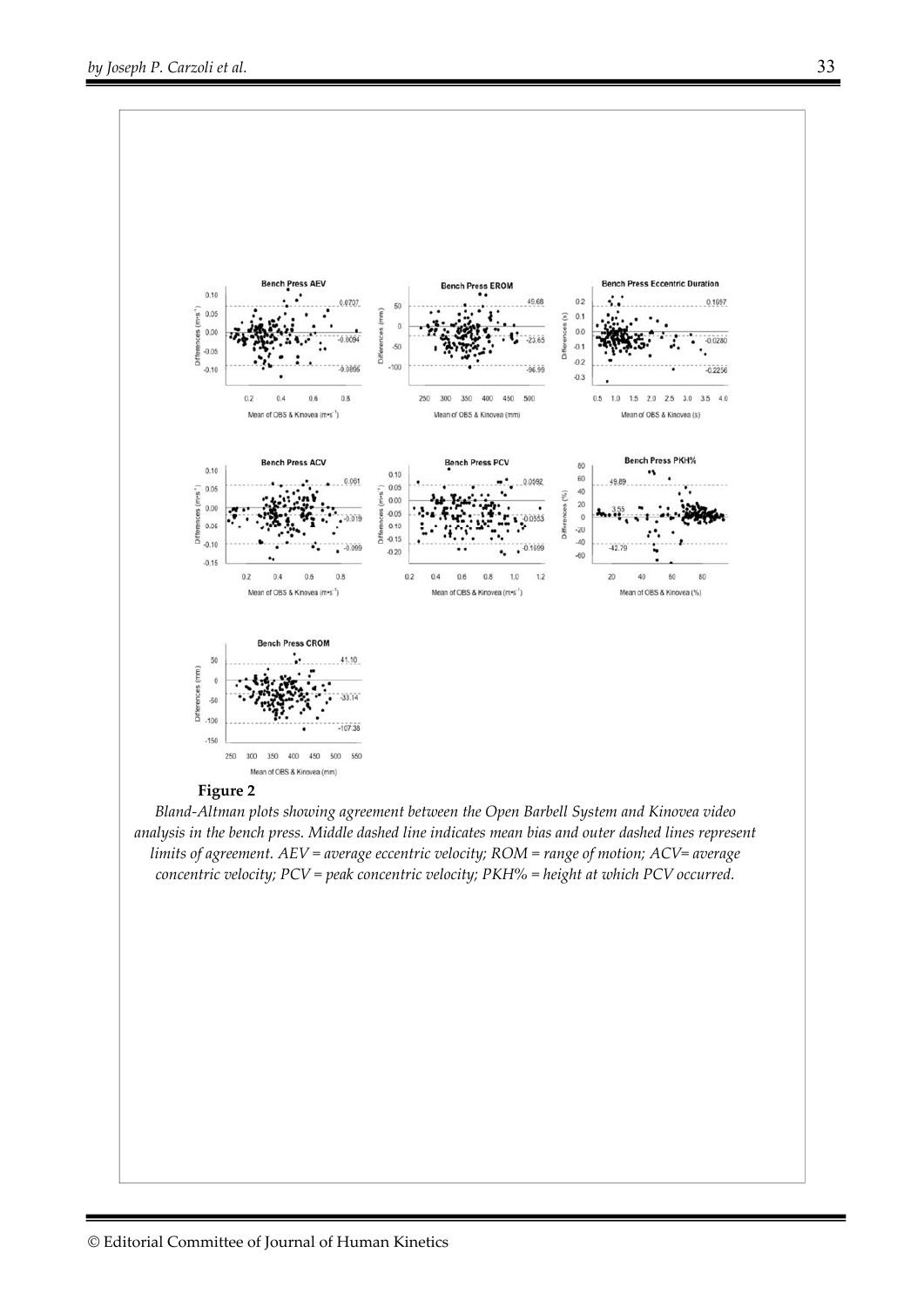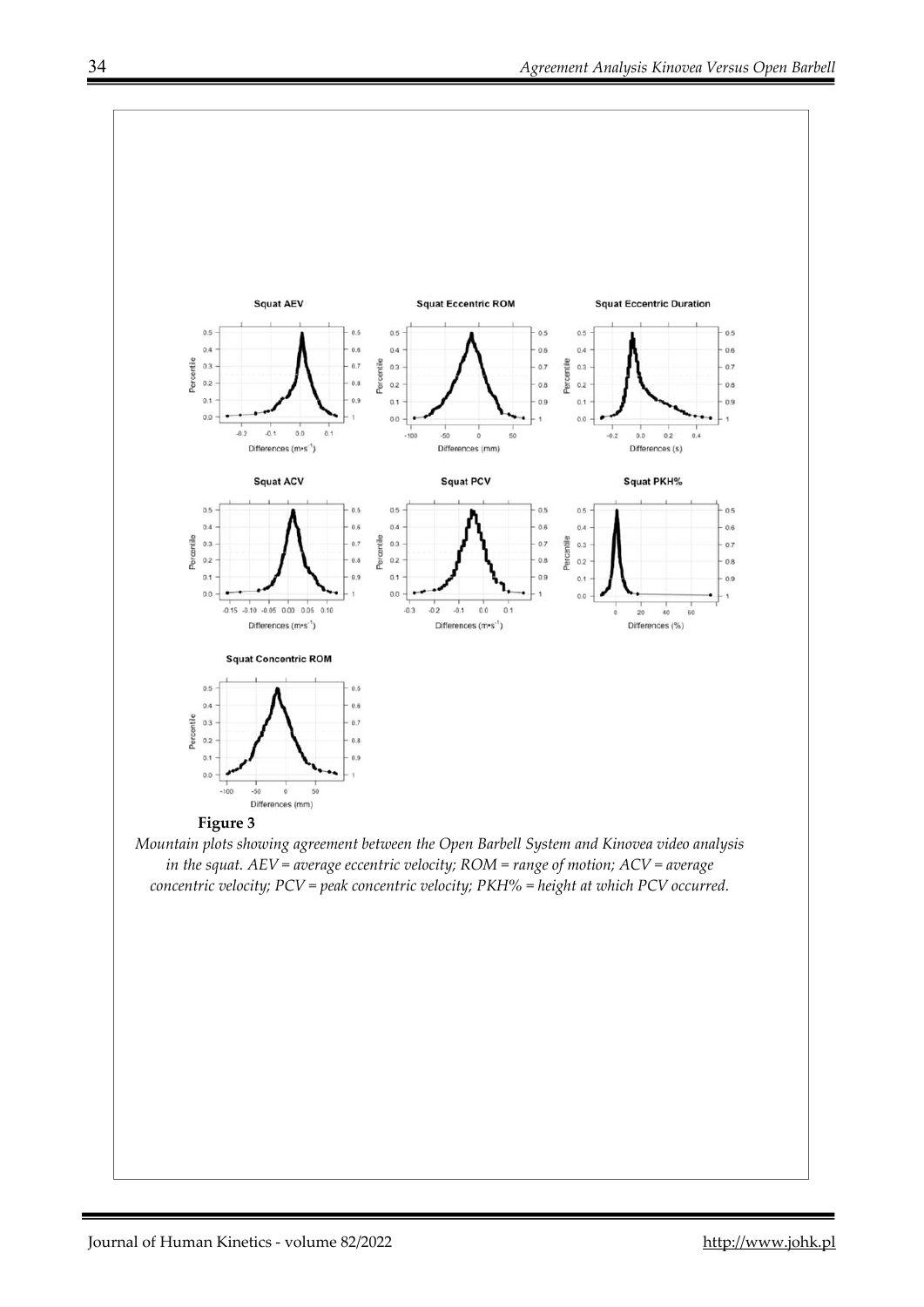

*Mountain plots showing agreement between the Open Barbell System and Kinovea video analysis in the bench press. AEV = average eccentric velocity; ROM = range of motion; ACV = average concentric velocity; PCV = peak concentric velocity; PKH% = height at which PCV occurred.*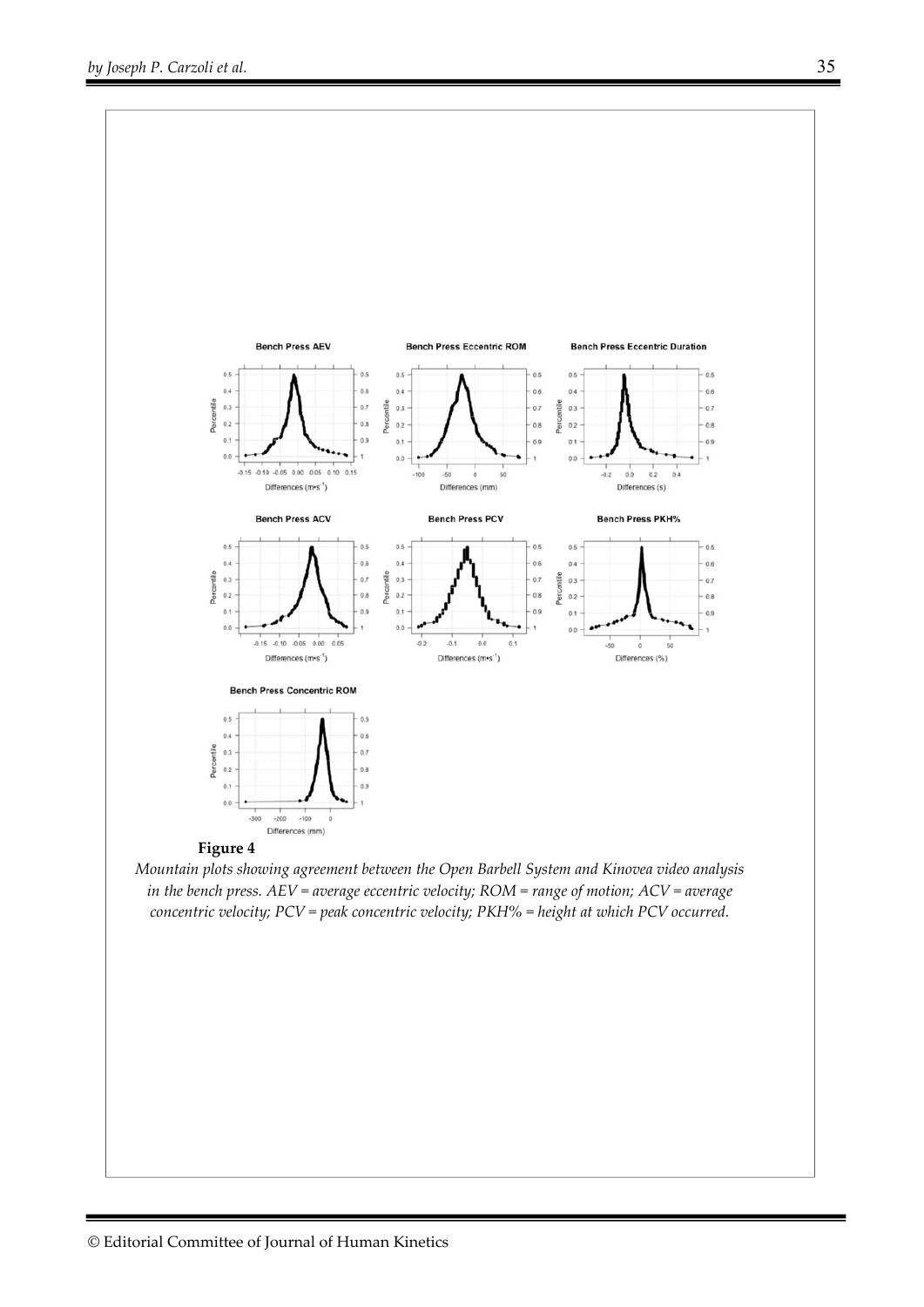

*Differences in range of motion measurements between the Open Barbell System and Kinovea video analysis. Standard squat (A; lifter facing right) and bench press (B; lifter laying supine with head towards the right) barbell movement paths depicted via curved, grey lines from a lateral aspect. Kinovea video analysis records the grey line on the concentric side of the transition point (black dot) as the concentric range of motion (CROM) while the Open Barbell System records the displacement between the transition phase and the end position (a; straight black line) as CROM. Eccentric ROM is similarly recorded from the start of the eccentric phase to the transition point (values not portrayed).* 

## **Discussion**

The main finding of this study is that there were significant differences between the Kinovea video analysis software's measures of AEV, EROM, eccentric duration, ACV, PCV, PKH%, and CROM during resistance training compared to those produced by the previously validated OBS. Specifically, Kinovea overestimated squat EROM, eccentric duration, PCV, and CROM, as well as bench press AEV, EROM, eccentric duration, ACV, PCV, and CROM. Kinovea only underestimated squat ACV and squat and bench press PKH%. The substantial lack of agreement for ROM was likely due to

differences in how each device assessed ROM. Specifically, the OBS, and many other LPTs, record absolute displacement as ROM, whereas Kinovea tracks all barbell path movement as ROM. For example, if a lifter ascends 0.9 m in a squat and the barbell shifts forward by 0.1 m during their ascent, then the OBS will record the ROM as ~0.906 m (hypotenuse of vertical displacement and horizontal displacement), while Kinovea will record ROM as 1.0 m (total distance traveled) (Figure 5). It is also likely that the manual video-measuring process utilized in Kinovea further contributed to the ROM differences. Kinovea tracking commenced on the frame in which the lifter began either hip or knee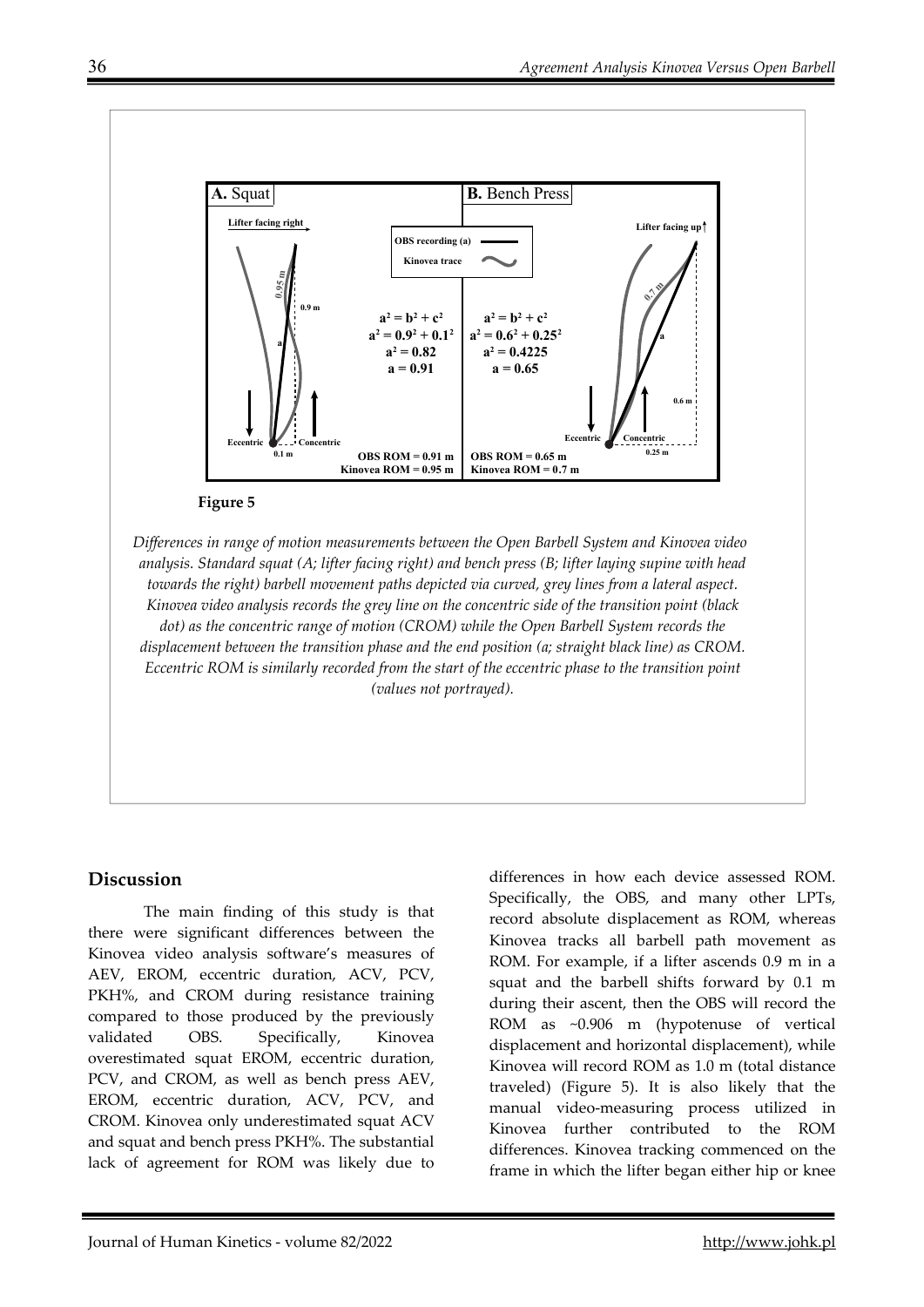flexion for the squat or elbow flexion for the bench press. In contrast, the OBS begins recording once a specific length of the retractable cord has moved, termed a "filter," which is ~0.1 m. It is unlikely that the initial points of recording between the OBS and Kinovea coincided. Since the OBS has been previously validated, the results presented in this study suggest that practitioners should not use Kinovea for assessment of barbell velocity, duration, and ROM as these measurements are inaccurate.

Importantly, the different ROMs and velocities cannot be separated since velocity is derived from displacement. Therefore, Kinovea's overestimation of both squat and bench press EROM and CROM inevitably produced different values of AEV, ACV, PCV, and PKH%. With an increasing interest in VBT, it is difficult to recommend Kinovea be used for velocity-based load or volume prescription on the basis of these findings. The significantly different ACV values and large limits of agreement show that interchanging the OBS with Kinovea could lead to inappropriate training prescription.

While the current study is an agreement study and not a true validation study, Goldsmith et al. (2019) recently validated the OBS against a 3D Motion Capture system for ACV using multiple graphical representations of agreement (limits of agreement for squat ACV: -0.03-0.04 m. s-1). The current limits of agreement between devices for squat ACV were -0.10-0.13 m. s-1, which is more than 3 times greater than that of the OBS versus 3D motion capture. Limits of agreement for both ACV and AEV in the bench press were similarly high. Recently, Carzoli and colleagues (2019) demonstrated the importance of individualizing eccentric duration to maximize both squat and bench press performance; thus, accurately gauging those metrics could allow an individual to optimize their eccentric movement. To our knowledge, this is the first study to examine agreement between devices for AEV and eccentric duration. Again, the lack of agreement in eccentric outcomes suggests that the devices should not be used interchangeably. Although the OBS has been validated against a criterion device in a free-weight movement, the difference in ROM assessment between devices remains particularly important for maximal effort lifts where extra motion at sticking points may occur. In this way,

it is possible that Kinovea could provide a more complete ROM assessment than traditional LPTs. Nonetheless, on the basis of these findings, the OBS has more scientific support (Goldsmith et al., 2019) than Kinovea to accurately assess velocity metrics during resistance training.

 Previously, Sañudo et al. (2016) concluded Kinovea to have concurrent validity with the T-Force LPT for bench press mean propulsive velocity. However, Sañudo and colleagues (2016) conducted their bench press testing on a Smith machine, which eliminated sagittal movement by creating a perfectly vertical barbell path; thus, this comparison cannot be extrapolated to free-weight barbell exercises. Moreover, the use of free weights and resultant horizontal motion of the barbell likely explains some of the variance in ROM and velocity measurements between devices in this study. Additionally, many other studies examining validation of velocity or agreement between devices, such as the PUSH band, GymAware Power Tool, Tendo Fitrodyne, and Kinovea failed to report at least two forms of agreement plots (i.e. Bland-Altman plots and Mountain plots) (Banyard et al., 2017; Dorrell et al., 2019; McGrath et al., 2018; Sañudo et al., 2016), which are recommended as the most appropriate method to examine agreement (Scott et al., 2003). To our knowledge, the current study is only the second to use two graphical representations of agreement for VBT devices in addition to the study of Goldsmith et al. (2019), which originally validated the OBS. Lastly, it is worth noting that the manual editing process can provide a source of error and we did not obtain ICC values for these data.

 A major limitation of this study is that the findings cannot necessarily be extrapolated to the full spectrum of exercises that could be analyzed. While we chose the squat and the bench press due to their common use in resistance training programs, this focus limits expanding on Kinovea's and OBS's applicability to more advanced lifts such as Olympic weightlifting movements. Future research should consider analyzing exercises that require more complex movement and technical mastery from an athlete. Furthermore, researchers should test displacement, in lieu of total distance, to assess if that improves Kinovea's agreement with validated velocity-measuring devices for ROM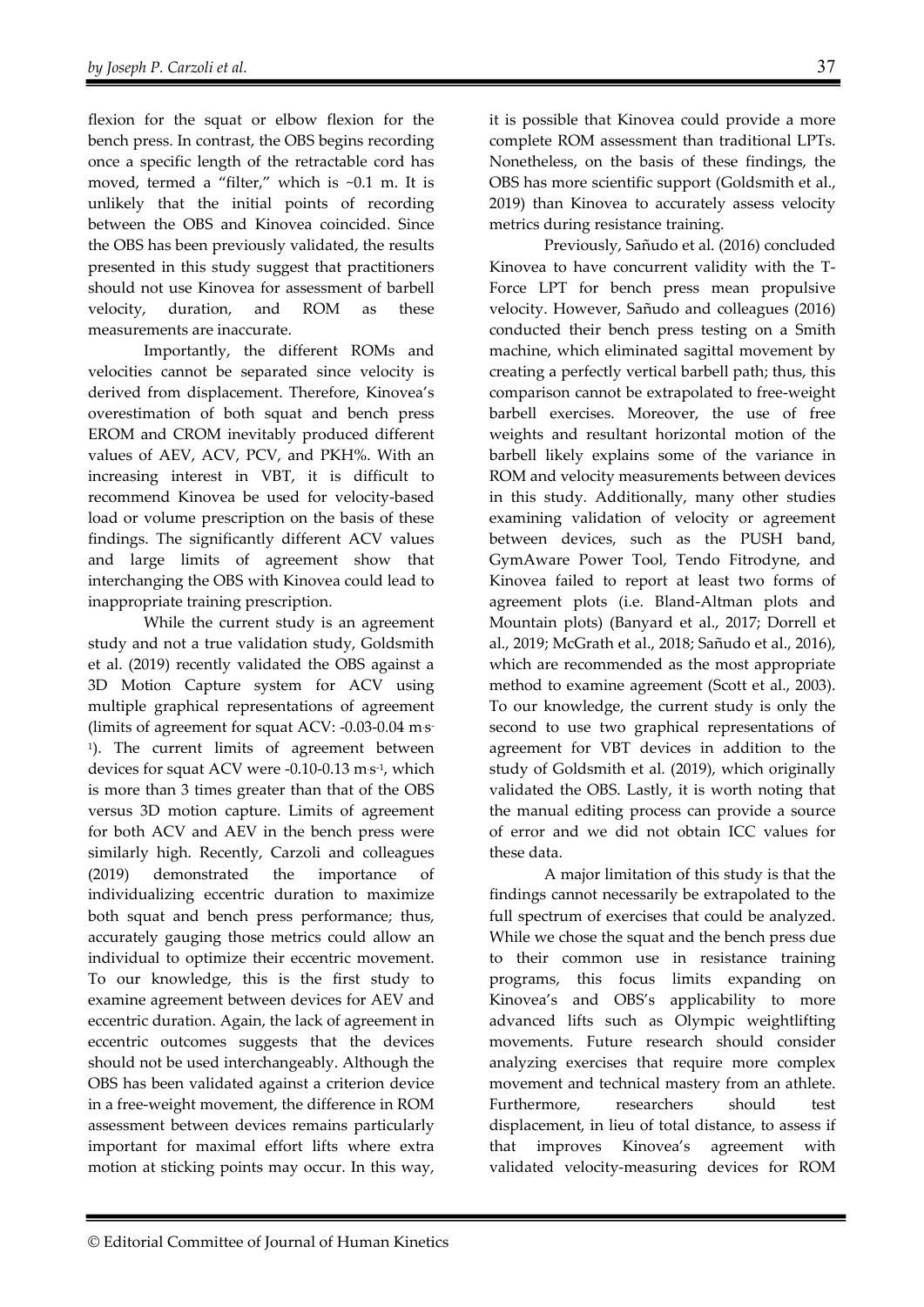measurements. Lastly, Kinovea calibration measurements for each video likely had slight human errors despite consistent adherence to the calibration protocol.

## **Conclusions**

A practical benefit of the OBS compared to Kinovea is that the OBS provides immediate velocity or ROM feedback on the display screen or a Bluetooth connected smart phone, whereas Kinovea requires post-processing. The immediate feedback from the OBS makes it a more practical option for coaches and athletes aiming to autoregulate training loads or volume using realtime velocity feedback. Specifically, if an aspect of VBT was to be used, such as velocity loss, the OBS could facilitate this training technique in the immediate, while Kinovea could not. If an individual load-velocity profile is known, that lifter could use the OBS to terminate a set at a specific velocity that they know corresponds to a certain number of repetitions in reserve to ensure the appropriate stimulus. For example, if  $0.35 \mathrm{~m\,s\,1}}$ corresponds to 2 repetitions in reserve (Zourdos

et al., 2016), then a lifter could position a Bluetooth-linked smartphone where velocity could be viewed and would perform reps until velocity was ≤0.35 m·s<sup>-1</sup>.

Despite the lack of agreement between Kinovea and the OBS, Kinovea can provide unique data on barbell movement tracking that LPTs cannot. If a coach wishes to measure and adjust the barbell movement path for an athlete, as is common for technique improvements, Kinovea can be used to display the movement trace and quantify the movement beyond what a standard video could provide. However, based on the lack of agreement between Kinovea and the validated OBS for this study's resistance training outcome measures, we do not advise utilizing Kinovea for velocity, duration, or displacementbased ROM measures. Still, the open source aspect of Kinovea makes it very attractive to individuals with greater financial restraints and for general teaching purposes, even if its accuracy in free-weight compound movements is in question.

## **Acknowledgements**

The authors would like to thank the volunteers who participated in this study for their time and effort.

## **Disclosure Statement**

MCZ and ERH are coaches and writers within the fitness industry. MCZ is also a science advisor for the company Squats and Science.

## **References**

- Banyard, H. G., Nosaka, K., Sato, K., & Haff, G. G. (2017) Validity of various methods for determining velocity, force, and power in the back squat. *International Journal of Sports Physiology and Performance*, *12*(9), 1170–1176.
- Bland, J. M. & Altman, D. G. (1986). Statistical methods for assessing agreement between two methods of clinical measurement. *Lancet*, *327*(8476), 307–310.
- Carzoli, J. P., Sousa, C. A., Belcher, D. J., Helms, E. R., Khamoui, A. V., Whitehurst, M., & Zourdos, M. C. (2019). The effects of eccentric phase duration on concentric outcomes in the back squat and bench press in well-trained males. *Journal of Sports Sciences*, *37*(23), 2676–2684.
- Cooke, D. M., Haischer, M. H., Carzoli, J. P., Bazyler, C. D., Johnson, T.K., Varieur, R., Zoeller, R. F., Whitehurst, M., & Zourdos, M. C. (2019). Body mass and femur length are inversely related to repetitions performed in the back squat in well-trained lifters. *Journal of Strength and Conditioning Research*, *33*(3), 890–895.
- Dorrell, H. F., Moore, J. M., Smith, M. F., & Gee, T. I. (2019) Validity and reliability of a linear positional transducer across commonly practised resistance training exercises. *Journal of Sports Sciences*, *37*(1), 67– 73.
- Dorrell, H. F., Smith, M. F., & Gee, T. I. (2020). Comparison of velocity-based and traditional percentagebased loading methods on maximal strength and power adaptations. *Journal of Strength and Conditioning Research*, *34*(1), 46–53.